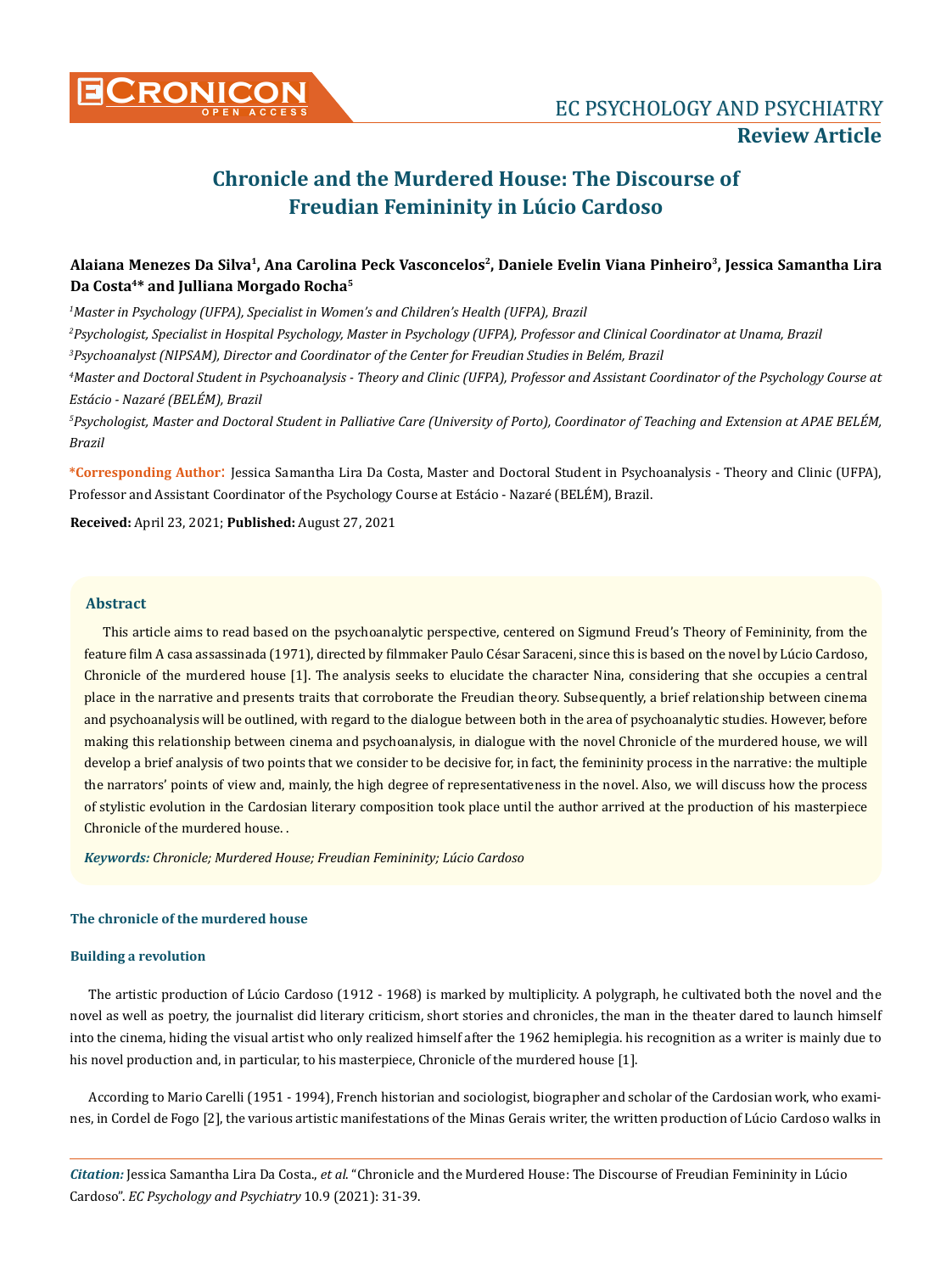an evolution that culminates in the publication of the Chronicle. Detecting ourselves in the novelistic production, it is possible to affirm, then, that all the novels previous to the 1959 novel, that is, Maleita (1934), Salgueiro (1935), The light in the subsoil (1936) and Dias perdidos (1943), they anticipate characteristics and narrative techniques that reappear, in a unique way, in the novel that consecrated it.

According to Carelli [2] Maleita, which, although not perfectly realized, is already a fully Cardosian novel and has very striking features in Chronicle of the murdered house. Romanesque transposition of an authentic history, the tragic and regrettable epic of the foundation, in 1893, of the mining city of Pirapora by Joaquim Lúcio Cardoso, father of Lúcio Cardoso, the 1934 novel presents historical foundations and is part of the pioneer march of the territorial conquest of the Brazil. The narrative brings some of the main obsessions of the author, that is, the presence of the devil and the coexistence with sin and death, which, undeniably, are present in the Chronicle of the murdered house.

The presence of the demon, revealed in the Chronicle of the house murdered by Ana's confessions and by the letters of Father Justino, in addition to marking the debut work and the Chronicle, is also present in The Light in the Underground, a novel marked by the ghostly, nightmare atmosphere and oppression that, having been pointed out by Mário Carelli [2] as the clearest prefiguration of the Chronicle, also brings passions, the duality of beings, madness, hatred, the presence of a house also in decay, hell and garden, as a place of transgressions, characteristics that anticipate many compositional aspects of the Chronicle of the murdered house.

In Salgueiro, a novel of social realism, however, with a symbolic dimension that goes beyond the limits of observation, Lúcio Cardoso is not content to describe the human condition, so he searches the hearts, and even more, the souls of beings who, crushed by misery, live a real hell, on the hill of Rio de Janeiro, Salgueiro. Lúcio's interest in the hidden truths behind the masks he tries to strip is represented in the Chronicle through the psychological depth of the presentation of the characters that are constructed in the novel by themselves and by the other narrative points of view, through which we are aware of the facts and so we can build history [2].

Lost Days and The Traveler, published posthumously in 1973, are the novels that least corroborate the evolution pointed out by Mário Carelli [2]. The first is the novel that, according to the aforementioned author, plunges into oblivion, perhaps due to its realistic, linear, unambiguous character, that is, different from all other Lúcio novels, which usually conceive the real transfigured by passions, by hatred, for madness, among other frequent themes in Lúcio Cardoso's novels. That is, Dias Lost, in addition to not bringing innovations does not contribute, visibly, to the creation of the Chronicle of the murdered House, like the other novels cited.

The traveler, after the Chronicle, unlike the previous novels, returns to the 1959 novel. Thus, returning to the fictional space of Vila Velha, Donana de Lara reappears to live the woman who discovers the imperative need to live, ready to sacrifice everything for fulfill their desires, marking the romance by the "romantic" view of human passions. We cannot fail to relate these passions to the passions that consume and guide the actions of the characters of the Chronicle [2].

In this context, we can think of the Chronicle of the murdered house through the characteristics of the novels that precede it, so that these novels will appear, in the set of Cardosian novels, as spaces of experimentation, laboratories and embryos for the great revolution that represents the Chronicle of the murdered house, as Carelli [2] observes in his study of the life and work of the fictionalist of Chronicle of the murdered, a novel that is for Lúcio Cardoso as is the posthumous Memories of Brás Cubas (1881) is for Machado de Assis (1839 -1908) or Grande Sertão: veredas (1956) for Guimarães Rosa (1908-1967).

# **Of the chronicle1**

Certainly, Chronicle of the murdered house [1], is configured as the main literary composition of Lúcio Cardoso, because in several aspects the work assumes features considered innovative, with a strong critical handful of the literature produced by his contemporaries

1 We would like to point out that the reference used to corroborate the ideas of this point in the article was taken from the author Mário Carelli, from his book Corsel de Fogo, from 1988.

*Citation:* Jessica Samantha Lira Da Costa., *et al*. "Chronicle and the Murdered House: The Discourse of Freudian Femininity in Lúcio Cardoso". *EC Psychology and Psychiatry* 10.9 (2021): 31-39.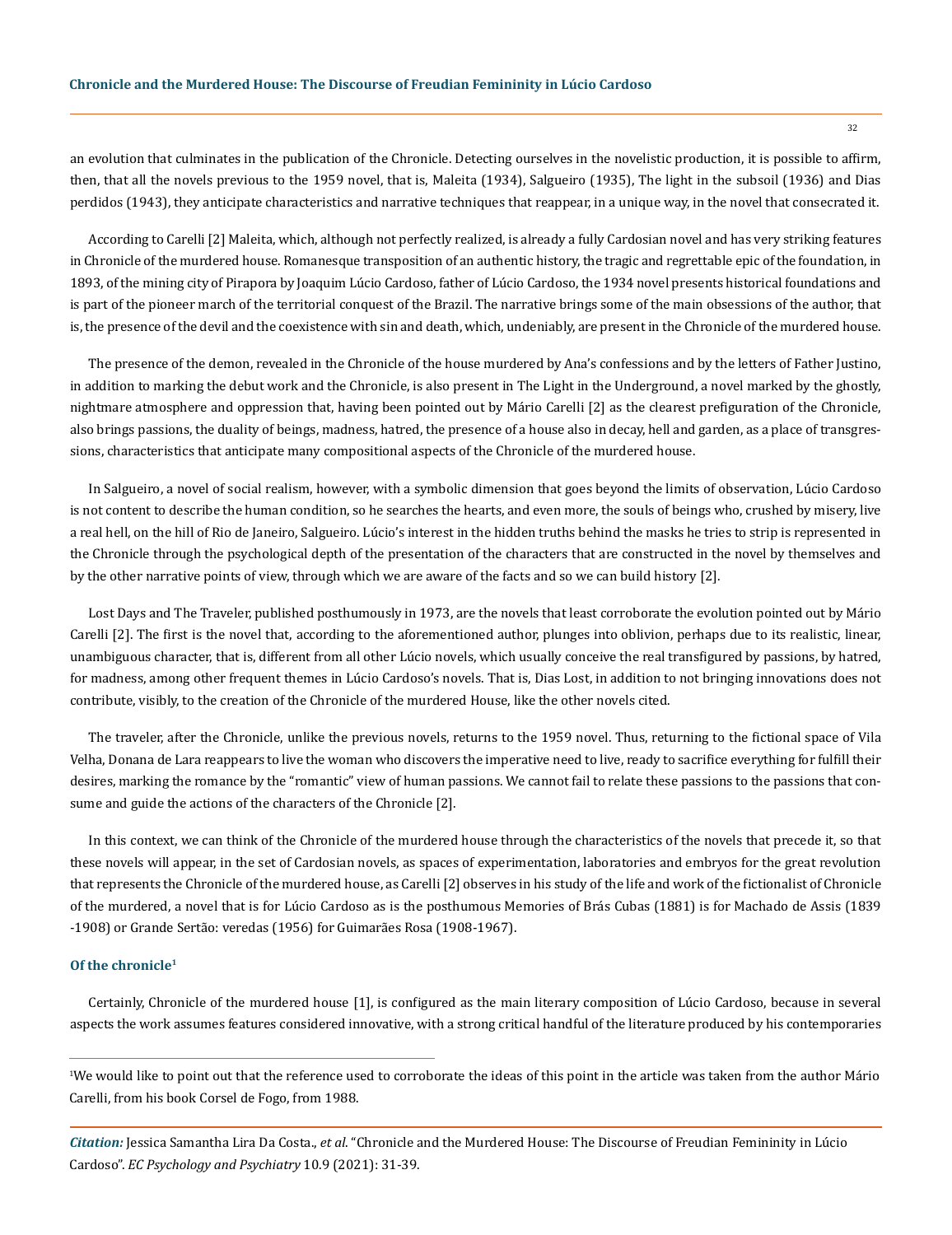and the social structure that still valued patriarchal traditionalism, a system that undoubtedly found itself in the ultimate decline, since the nation aspired to an air of change, be it for the economic transformation of the country, which gradually assumed an urbanized face, or for the rise of women, who, still "submissive", begins to fight for more social rights.

The chronicle presents us with a range of possibilities for reading the compositional process proposed by Lúcio Cardoso, one of them, obviously, revolves around the high degree of representativeness of the work - characters, spaces and objects carry different meanings - which are fundamental to understand the progress and outcome of the narrative. In the title of the novel, it is clear that "CASA is in the sense of family, of the coat of arms. MURDERED, that is to say, affected in its alleged dignity, by sin" (See Walmir Ayala, "Lúcio Cardoso and the murdered house" Jornal do Brasil, April 7, 1963). In other words, the objective of the narrative does not imply unveiling a murder that may have taken place at the Meneses' house - as occurs in police novels - but portraying the decay of an entire family, a symbol of patriarchal traditionalism in the fictional city of Vila Velha. This decline is mainly due to the incestuous sin between Nina and her supposed son André, in a relationship full of great symbology, which directly interferes with subsequent events in the house. The spaces are not far behind either, they all seem to determine the main events of the plot, since considering the occurrences within a set we can perceive a certain similarity between some facts that coincidentally occur in the same places, and end up defining, in a certain way, the link the house with the characters, in this perspective: the house would be the center; the garden, the space of transgression; the pavilion, the space that plays an alternative role to the characters; the farm, the place where the characters are imprisoned; Vila Velha, a place that represents the hegemony and maintenance of the legendary traditionalist patriarchal values of the Meneses; and Rio de Janeiro, the capital, the illusory paradise of romance.

In the Cardosian construction, it is noticed that these spaces presented above perform these functions repeatedly. In the case of the garden, for example, which can be seen as the space for transgression, this is where we will start all the "forbidden" relationships in the plot, this is where Alberto will begin his relationship with Nina and Ana, and André will give the first signs that he is in love with his "mother".

Also, regarding the representativeness of the work, there is a great similarity to what happens with three characters - Nina, Ana and Timóteo - and the tragic outcome of the Meneses house. Interestingly, they are the three most feminine characters in the plot, who at different moments in the narrative, enter a deep state of physical and moral degradation. Timóteo gives in to alcoholism; Nina slowly degrades due to the wear and tear caused by constant conflicts in the house; and Ana, when she sees that her object of disgust and admiration (Nina) ends up succumbing, she also gives in to the disease, reaching her final death. "Nina's agony and death signify the end of the House, which will only be definitively murdered with Ana's death. Both deaths are slow, linked to decomposition and associated with the physical and moral degradation of the Chacara" ([2], p. 212). In other words, there is, in fact, a direct link between the House and the female characters of the novel, the end of the House, to which we refer, concerns the total degradation of the family, especially after Nina's death. The Meneses totally disintegrate, in short because of the constant sinful acts that surround the surroundings of the farm.

Another important aspect to be mentioned about the compositional construction of Lúcio Cardoso, refers to the "multiple points of view" of the novel. During the narrative there is no full agreement between the various narrators of the Chronicle. That is, a statement made by a narrator about a character may disagree with what is said by another narrator during the novel. It is relevant to note that this characteristic is configured by the multiplicity of narrators, who take turns at all times during the narrative. This "disagreement" is evident when we consider the statements referring to the colonel, in the narratives of Valdo and Nina, as we can observe, respectively: "Then the military, deciding, a glint of audacity in his eyes: "Well, we could be friends, we could even be relatives!" (...) "There is a beautiful girl here, of marriageable age". (...) "And do you intend me to play my own daughter?" (...) "It is not your daughter that you play, it is her happiness. (...) A girl at this age has no right to want anything, she has to do her father's will" ([1], p. 89).

In this excerpt we perceive a sadistic and self-interested Colonel, who spares no effort to achieve his goals, evidently this vision is passed on to the reader through Valdo's narrative, in a conversation with his pharmacist friend, for this reason, it is likely that the dislike and

*Citation:* Jessica Samantha Lira Da Costa., *et al*. "Chronicle and the Murdered House: The Discourse of Freudian Femininity in Lúcio Cardoso". *EC Psychology and Psychiatry* 10.9 (2021): 31-39.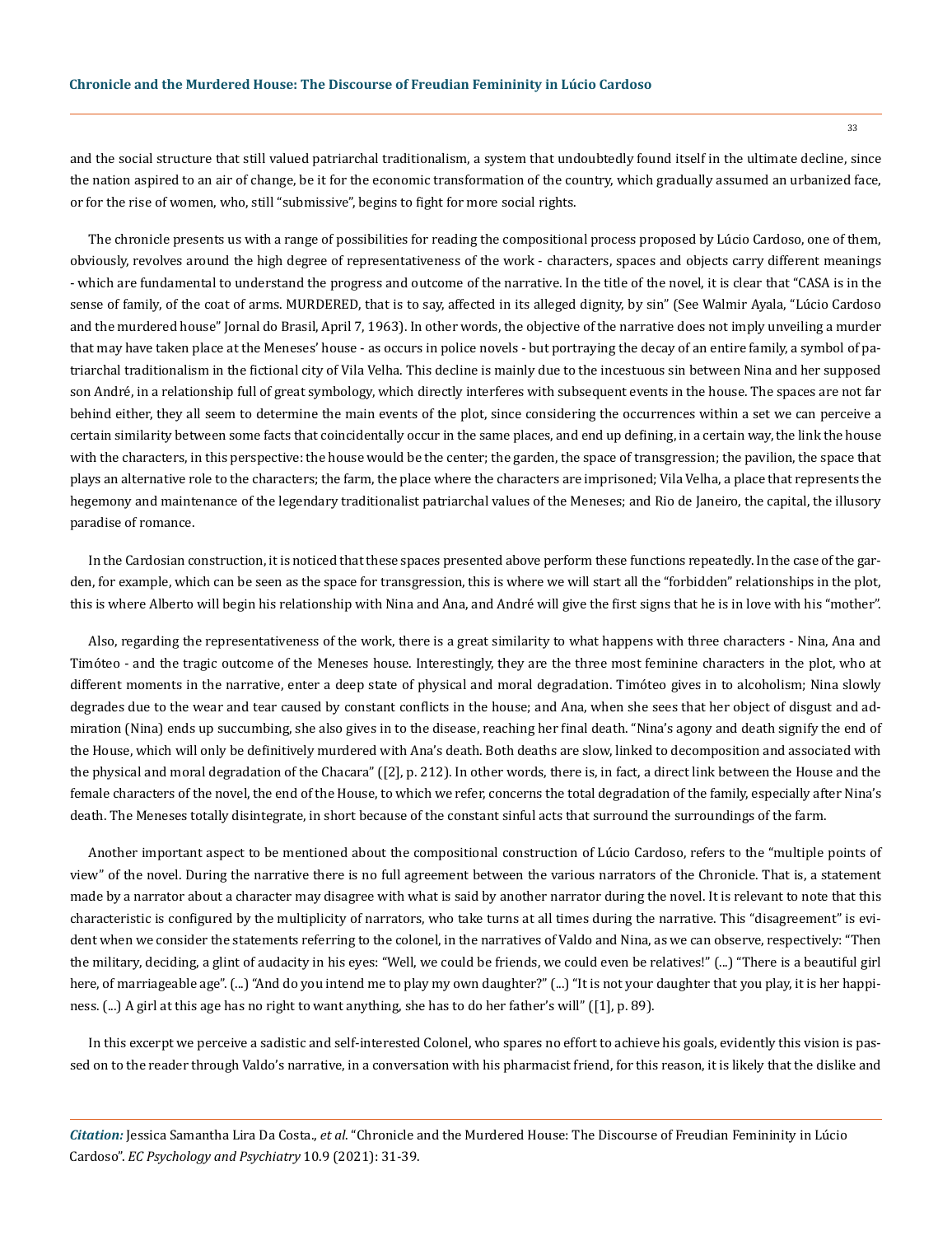the his jealousy towards the colonel have influenced the construction of the character of his "adversary". Since Nina introduces us to an "other" colonel: "Ah, I think I would have succumbed if it weren't for your generosity. I remember in particular that night when we went to the Casino, and when I won an important sum, a decisive fact, since I was definitely ready to die (...) You encouraged me in my intentions and, breaking the silence years, I wrote to my husband (...)" ([1], p. 188).

In the view of the Chronicle's heroine, the colonel is now presented with considerable generosity, the only one capable of reaching out to Nina in the most difficult moment of her life, when she was abandoned by her husband, without any kind of affective and financial assistance. In this way, it is evident that "Lúcio explores the richness of polyphony in its extreme possibilities - the same character seen in two different moments by different protagonists does not need to be credible as a whole; these opposing views coexist in the consciences" ([2], p. 189).

#### **Lúcio Cardoso, the cinema and adaptations**

According to Mario Carelli [2], the relationship between the Cardosian novel and the cinema is evident, several films have already been made based on his work. Furthermore, Lúcio Cardoso's passion for cinema is a relationship that can be traced back to his childhood, and in such a strong way that his sister, Maria Helena Cardoso, will not fail to register in his memoir, Where have my heart been, of which we have a record in Fire Steed: Despite being a boy and I, a girl from nineteen to twenty, we got along very well. As I liked to read, I took the time to guide him, having started with books by Dickens, Crime and Punishment, Dostoevsky's Remembrance of the House of the Dead, mixed with the serials novels, which we were still anxious about. He had a passion for cinema, knowing its entire history, following the great films that were launched at the time. Despite being eleven to twelve, he was already talking about Cecil B. de Mille and films like The Hawk of the Sea, actresses like Alma Rubens, Ala Nazimova. He insisted that we go to see a certain film that he knew was very good, for having followed the filming through the cinema magazines, being aware of the lives of the interpreters, the director, of the various incidents at the time of the filming (...) if in front of us and during the breaks the anxious face would return to us, the restless and bright eyes, as if to question our impression (...) He was the first to tell me about Greta Garbo who had just appeared in the film Laranjais em flor. At her request, we went to the Odeon cinema together, to see her in The flesh and the devil. She left there with great enthusiasm (...) All day we spent talking about her world: the cinema, the books we read, the dramas in the neighborhood" ([1], p. 265-266 apud [2], p. 24).

From a passionate spectator, Lúcio will become a producer, screenwriter, director and actor in several cinematographic productions based on his novels. We highlight, however, the partnerships with Paulo Cesar Saraceni in Porto das Caixas (1961), O Enfeitiçado (1968) and A Casa Assassinada (1971), which, as already mentioned, in Lúcio Cardoso's novels, also allow space for him to participate as an actor. Let us think, therefore, in particular, and above all, of the film that Paulo Cesar Saraceni made from Chronicle of the murdered house (1959), "the undoubtedly more" cinematographic "novel" ([1], p. 87).

In the film adaptation, the plot is as follows: after marrying Valdo (Rubens Araújo), Nina (Norma Bengell), an attractive and liberal woman, leaves Rio de Janeiro to live in the provincial small farm of Meneses, in Vila Velha, in the interior of Minas Gerais, a decadent family does not even have income to maintain it. Nina is entangled in the complex family web that involves the hostility of Valdo's older brother, Demetrio (Nelson Dantas), his repressed wife Ana (Tetê Medina), the delusion of his rejected homosexual brother, Timóteo (Carlos Kroeber). Added to this is Nina's desire for the house's gardener, Alberto (Augusto Lourenço). The rumors of her involvement with the gardener end up provoking an unsuccessful suicide attempt by her husband, however, the gardener is the one who commits suicide. Nina leaves for Rio de Janeiro, returning 17 years later. When she returns, she becomes involved in a possible incestuous relationship with her supposed son, André (Augusto Lourenço). Struck by cancer, Nina finally dies, Ana reveals to the local priest that, however, André was the result of her extramarital relationship with the gardener.

*Citation:* Jessica Samantha Lira Da Costa., *et al*. "Chronicle and the Murdered House: The Discourse of Freudian Femininity in Lúcio Cardoso". *EC Psychology and Psychiatry* 10.9 (2021): 31-39.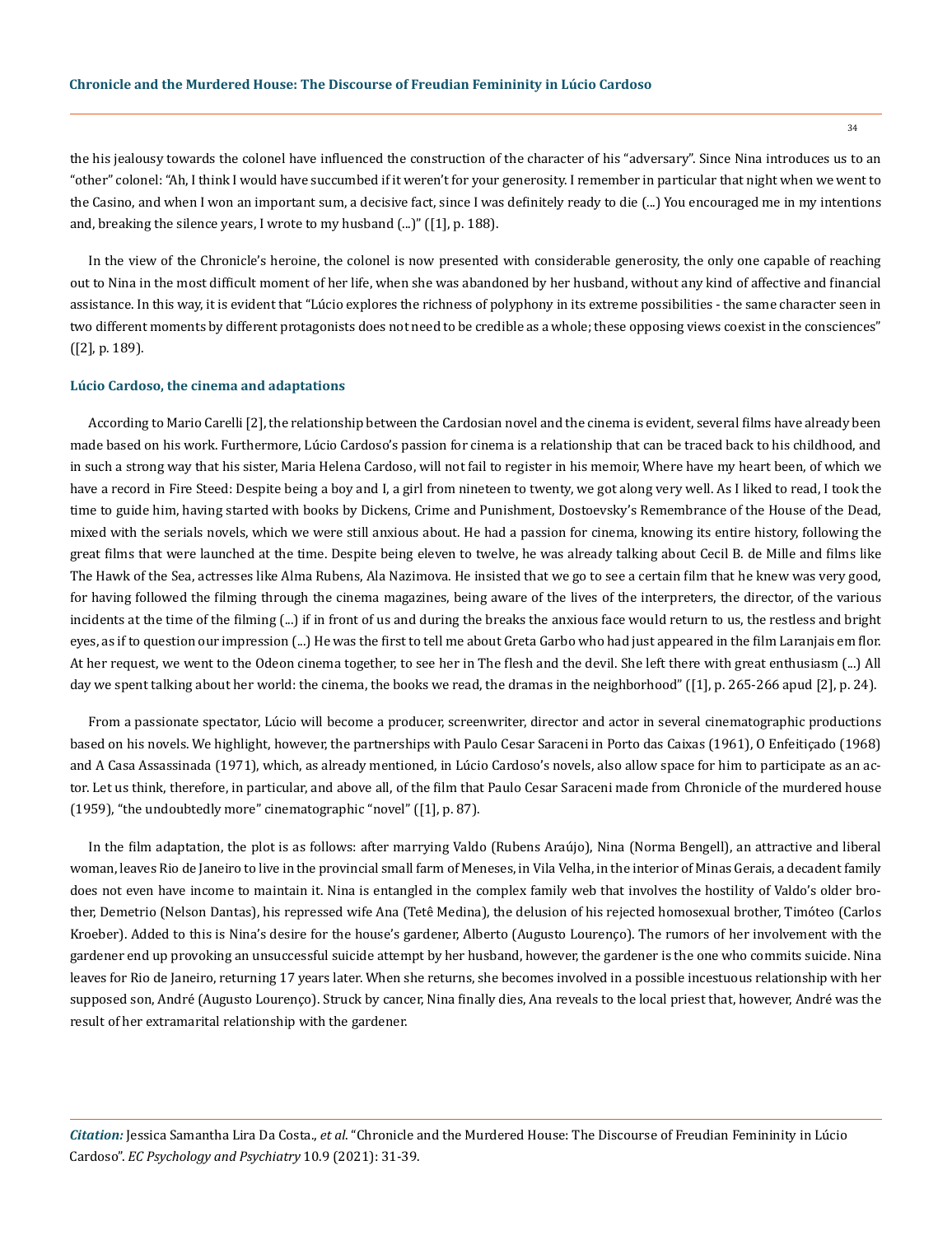The plot of The Murdered House is similar to the plot of the novel by Lúcio Cardoso. The difference is concentrated in the erasure of multiple points of view, a narrative technique that allows the reader to reconstruct the story. However, the film adapts the literary work without compromising the central story, just adapting it to a new artistic language.

#### **Freud and the black continent: Femininity on the agenda**

In this part of the article, we will address how femininity stands out in Freud and in Freudian psychoanalysis, in what way this articulation took place. For this, we seek historical-conceptual clarifications in Peter Gay, Freud's historian, psychoanalyst and biographer, who dedicated part of his book (Freud: a life for our time) to present us this relationship between the feminine and psychoanalysis or between the feminine and Freud. So that, then, we can understand the text that Freud completely dedicated to the theory of femininity, as it comes to contemplate a decisive moment in Freudian psychoanalysis, where Freud dedicates an entire lecture to try to point out the aspects that he considers extremely valuable for the understanding of femininity, even if her previous writings have given evidence, has been emphatic, having made several postulations about femininity.

Psychoanalysis points out Gay [3], has its beginning marked with the enigma that the feminine evokes, that is, what is between the lines of subjectivity, what is not manifest, what is behind a symptom that a subject presents, it is enigmatic and it is this specific point that has always been of interest to psychoanalysis. At a time when women were considered passive, frigid, without desire, Freud realized that they had a knowledge to be heard and that no one cared, then he gave them a voice. Many theorists even claim that it was hysterics who created psychoanalysis and not Freud (here in a joking tone, of course).

Psychoanalysis, throughout its construction, articulates about female sexuality, about femininity and about the feminine, however, Freud, in 1928, in a conversation with his contemporary and friend Ernest Jones<sup>2</sup>, affirms that everything that was known up to that point about the initial female development seemed unsatisfactory and dubious [3].

But it was only, still according to Gay [3], in a letter to another friend - Marie Bonaparte - that Freud was dismayed about his publications, his attendance<sup>3</sup>, says that research on the female soul for over thirty years, however had only obtained thick, meager results, and immersed in it, he makes the famous question: what does a woman want? (which later became universal psychoanalytic jargon - inspired films, series, books, etc.).

And since we have previously quoted Ernest Jones, let us resume it, considering that he and Karen Horney were two psychoanalysts who criticized some Freudian postulations regarding female sexuality. Karen, mainly, did not tolerate the fact that Freud affirmed that femininity was acquired by the renunciation of masculine traits. Karen and Jones believed that Freud, when defining the clitoris as a residual penis, was biased towards this theme: Critics were right. In 1922, Horney stood up courageously at the international congress of psychoanalysts in Berlin, with Freud as chairman of the table, and suggested a revised version of penis envy. She did not deny its existence, but placed it in a context of normal female development. Penis envy does not generate femininity, said Horney, but on the contrary, it is an expression of it. That is why she rejected the idea that this envy necessarily leads women to "repudiate their feminine nature". Quite the contrary, "we can see that penis envy does not in any way prevent a loving and profound and entirely feminine connection with the father" ([3], p. 522).

Horney pointed out something that is of paramount importance for the understanding of female sexuality and femininity itself, which was a review of the penis envy theory that Freud had theorized, but this was not the only concept that deserves attention when we talk

2 Who later became his biographer.

3 One, specifically, the famous Dora case. Freud was attending Dora and immersed that case that demanded him so much, writes to Bonaparte and makes the famous question: "What does the woman want?".

*Citation:* Jessica Samantha Lira Da Costa., *et al*. "Chronicle and the Murdered House: The Discourse of Freudian Femininity in Lúcio Cardoso". *EC Psychology and Psychiatry* 10.9 (2021): 31-39.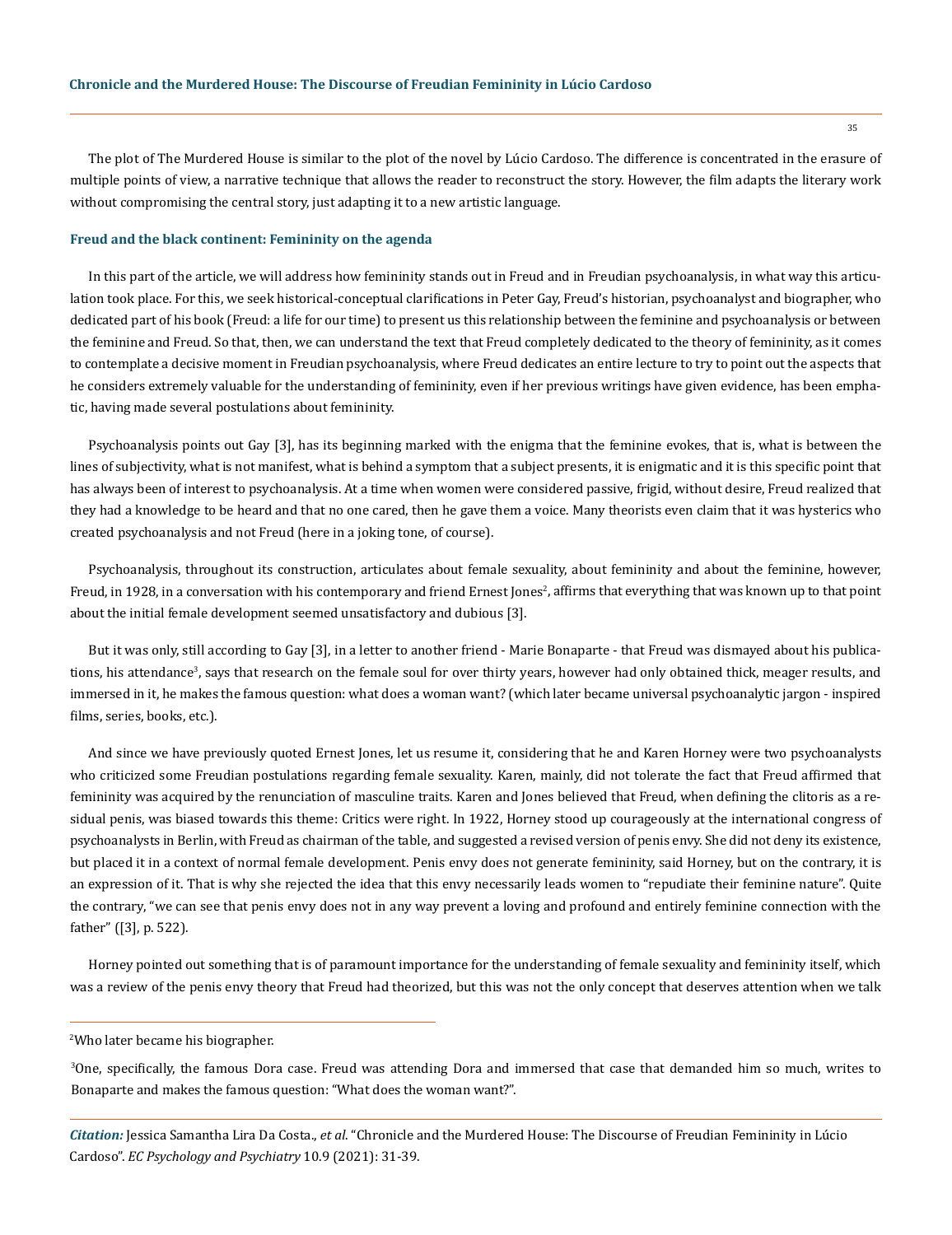about femininity, it is necessary to understand concepts such as Oedipus complex, castration complex, or even to understand the girl's pre-Oedipal connection with her mother, among other aspects.

#### **Cinema and psychoanalysis**

Freud, since the beginning of the creation of psychoanalytic theory, has used artistic productions to give shape to his creations, making the theory gain a contour other than only the theory would provide. Thus, with the analysis of dreams, Freud simply transformed the images into words, as does the psychoanalyst who, when analyzing a film, transforms the images into theoretical understanding of the unconscious: "It is not for nothing that cinema is sometimes interested in psychoanalysis (in general, in a caricatured way). It is also not for nothing that psychoanalysis may be interested in cinema. Psychoanalysis is interested in this same acute point of the subject's constitution, pain and enjoyment. Psychoanalysis is born intertwined with art, with the tragedy Oedipus rei, by Sophocles, followed by Hamlet, by Shakespeare" ([4], p. 9).

Derrida, in an interview<sup>4</sup> Antoine de Bacque, in 2001, affirms that psychoanalysis or even to be more specific, psychoanalytic reading is directly at ease in the cinematographic world. Several phenomena linked to the projection, the spectacle, the perception of this spectacle, have psychoanalytical equivalents. Walter Benjamin slightly became aware of this phenomenon and made approximations in the cinematographic analysis of psychoanalysis. Even the vision and the perception of detail in a film are directly related to the psychoanalytic procedure.

Psychoanalyst Renata Cromberg, when uttering some introductory words in the preface to the book by psychoanalyst Sérgio Telles, entitled The psychoanalyst goes to the cinema, states that there are several means or movements of viable approaches between cinema and psychoanalytic theory, in a more focal way, they can be divided into three parts.

In the first part, the film would be the depository of the pretext for psychoanalytic reflection, as a kind of detailed and imagery description of the narrative of clinical cases, thus, the characters and their respective plots are analyzed as the psychoanalyst's clinical cases are configured. In the second moment, the film serves as a pretext for psychoanalytic reflection, however, the plot and the characters, here, are left aside, what is taken into consideration are the broader issues that they bring to the psychoanalytic area in their midst conceptual. And finally, in the third part, cinema serves the psychoanalyst as a way of creating images and thinking through images. It is about thinking about a life in motion, which asks to be heard with the eye and seen with the ear ([5], p. 14).

One point to pay attention to when referring to this relationship between cinema and psychoanalysis, is to remember that we do not try to make this relationship a kind of anchoring between art and theory, in the sense of trying to embrace art in theorization, this would be a mistake. With that, when we mention here about the use of cinematographic works, and not the naked analysis of it, it is because we remember what Freud alerts us in his 1919 text O Estranho [6]. The possibility of analyzing art will be a bad surprise and what they intended to execute will be at least confused, considering that - in literature, for example - it is impossible to adapt an artist's writing to theoretical constructs, aiming to find a single truth embedded there. In fact, there is a multiplicity of existences that writing is capable of providing us with. The same goes for cinema.

"It is not a question of applying psychoanalysis to works to point out some truth in them that only this discipline could reveal. On the contrary, it is a matter of seeking knowledge about man in these works and, more specifically, learning from them about the subject and his relationship with the image" ([4], p. 9-10).

<sup>4</sup> This interview was presented on the introduction sheet of Sérgio Telles' book - the psychoanalyst goes to the cinema, from 2004.

*Citation:* Jessica Samantha Lira Da Costa., *et al*. "Chronicle and the Murdered House: The Discourse of Freudian Femininity in Lúcio Cardoso". *EC Psychology and Psychiatry* 10.9 (2021): 31-39.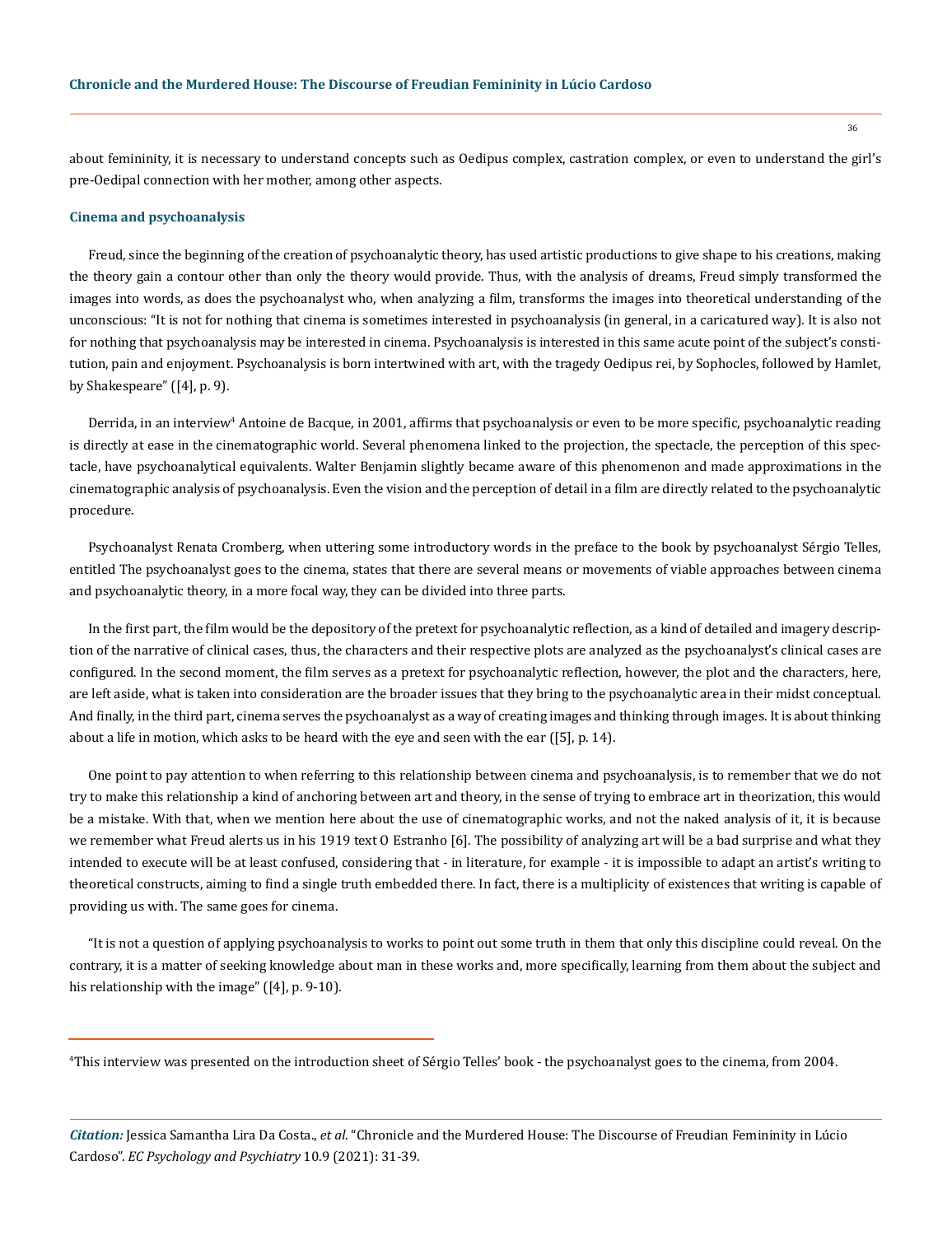Bartucci [7] states that considering that cinema is completely linked to desire, to the imaginary, to the symbolic, since it uses identification games and mechanisms that regulate our unconscious and our psyche, it (cinema) establishes, in this way, a unique relationship with psychoanalysis. Just as it is also true that psychoanalysis finds a useful interlocutor in cinema.

The idea, here at this point in the discussion of the article, is to show how cinema and psychoanalysis talk and how this relationship is put into practice. Thus, we saw that the possibilities come together in similarities. Cinema and Psychoanalysis has a point of interlocution, too, from the creation of the field in which cinema delivers to the viewer the power of the image, causing attention to be fixed in an imaginary domain, as pointed out by Sampaio [8], there is a production mix of passivity, fascination, sideration and curiosity.

In addition, we can summarize that, as Rivera [4] states, no analysis, psychoanalytic or not, may be able to stop the image, and therefore, it must be satisfied with monitoring its errances or duplicating its fixity. Even because, a theory based on psychoanalysis is always incomplete and partial or in other terms pulsating, because what is at stake is the ephemeral flavor and unpredictable subject effect.

**Feminility in the murdered house:** A psychoanalytical reading of femininity in Paulo César Saraceni's film.

In our article, we chose to carry out a more focal analysis of Saraceni's work The Murdered House, in the light of psychoanalytic theory. So that we can understand certain aspects of the theory of femininity in our central character - Nina - and make, with that, that a greater understanding is embodied in this study. Thus, we chose to use Freud's central text on this theme, which is the XXXIII conference, entitled Femininity.

This lecture is based on two earlier writings by Freud, one that was entitled to some psychic consequences of the anatomical distinction between the sexes, dated in 1925 and the other named female sexuality, from the year 1931. Well, while the first addresses the consequences psychic differences of anatomical difference, that is, what are the remnants that the confrontation of the discovery of male and female organs causes in children at the psychic level. The other, due to Freud's vast clinical material, addresses the intensity and long duration of the girl's pre-Oedipal connection to the mother, however, the most interesting here is the fact that Freud conducts an extensive examination of the issue of the asset in girl towards the mother and the femininity itself<sup>s</sup>. Throughout the text, we will use fragments and return to the original text to encourage the discussion proposed here.

It is known that Saraceni's film the murdered house is based on the best known novel by the author Lúcio Cardoso, chronicle of the murdered house. Saraceni made an adaptation of Cardoso's work for the cinema, however, he remained quite faithful to the work of Lúcio Cardoso, incarnating in the film even speeches and situations identical to those that occur in the book. Since we know that the film is based on the book, and that both are and that the adaptation is quite faithful to the literary work, we will understand some central aspects that will help us to understand the role of the female in the book and concomitantly in the film.

The presence of female characters in Lúcio Cardoso is constant and of paramount importance, including Nina, a chronicle of the murdered house, is the most studied female character of Lúcio Cardoso, in several areas of knowledge. The figure of the woman embodies and forms the basis of her artistic work, as if she were, at the same time, the enigma and the answer. Enigma this so talked about by Freud and post-Freudian psychoanalysts [9].

Cardoso [9] affirms that the very definition of femininity, allows us to understand that she acts in the arrangements of events, precisely because of her (feminine) indefinition is that this occurs and is also linked in multiplicity. This multiplicity is the master key to unders-

<sup>5</sup> Information taken from the note of the English editor (James Strachey) of the complete works of Freud, found in the texts female sexuality, 1931 and femininity, 1933.

*Citation:* Jessica Samantha Lira Da Costa., *et al*. "Chronicle and the Murdered House: The Discourse of Freudian Femininity in Lúcio Cardoso". *EC Psychology and Psychiatry* 10.9 (2021): 31-39.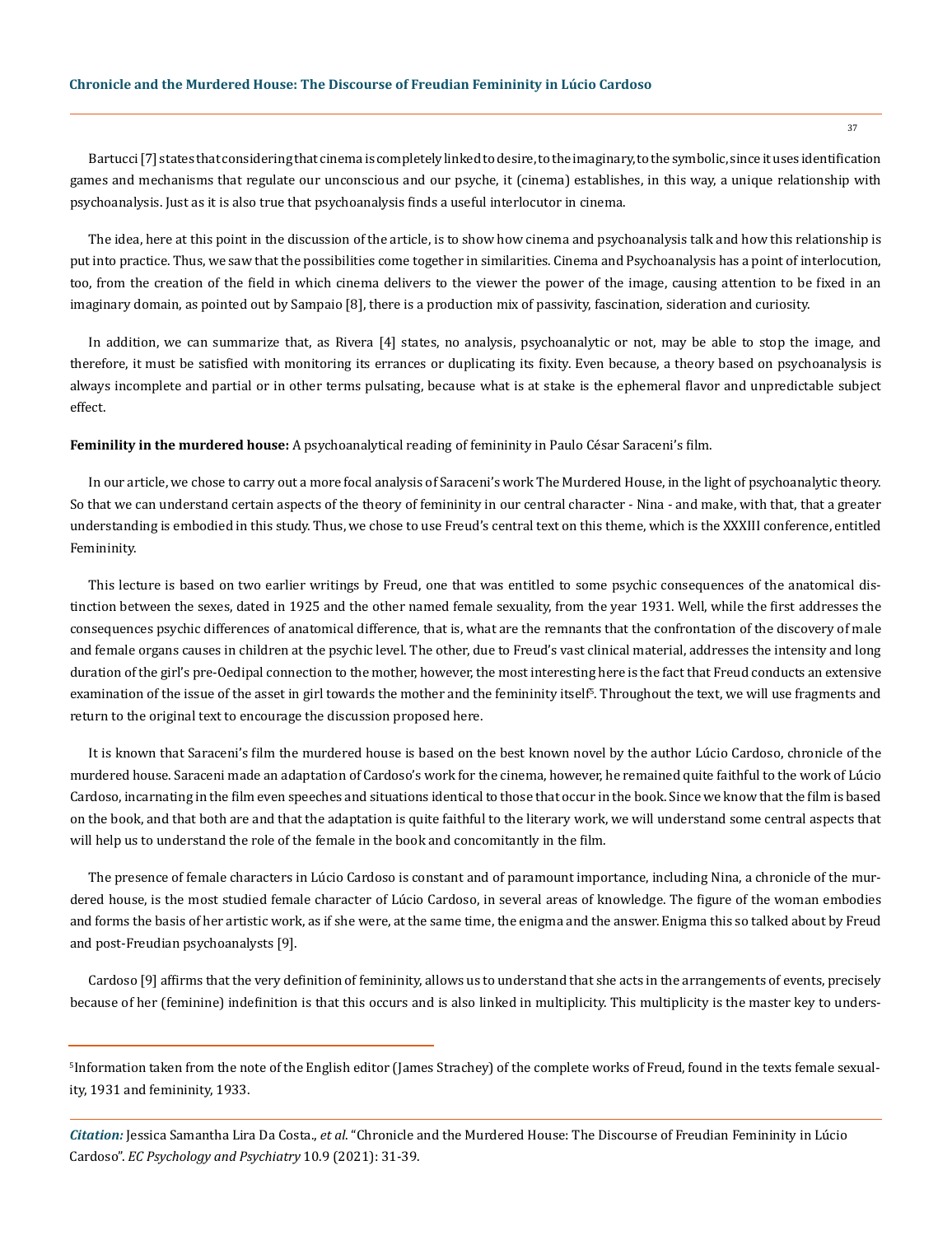tanding both the feminine and the female characters in the chronicle of the murdered house. If it were imposed on us to define femininity in just one word, it would be multiple.

There is therefore no single way of being a woman, but several and already entering Saraceni's film a little, we see this in the way the characters are put on the scene, Nina and Ana are different, but it is precisely in these differences that they complement each other. Nina and Ana despite differing in subjective terms, they show us how each one found a way to express her condition as a woman.

An important fact about the relationship between Nina and Ana is the fact that Ana had a strong passion for Nina (hidden - inference from the authors) and this is due to the fact that Nina awakens in Ana new possibilities of expressing femininity. Ana, in front of Nina, discovers the most common feminine possibilities, such as the vanity of a hairstyle, even the most controversial ones, such as the reproductive right, establishing a paradoxical relationship of disgust and adoration with her sister-in-law [9].

When analyzing this data from another point of view, we looked for Joel Dor, a possible elucidation of Ana's feeling for Nina. And then, through the theory of hysterical identification, we can have new possibilities of theoretical compression: A hysterical woman can easily identify herself with another woman if the latter is supposed to know the answer to the enigma of desire: how to wish when you are deprived of what you are entitled to? From the moment that a desiring woman presents herself as "not having him" but desiring him in spite of everything next to the one who is supposed to have him, this woman appears immediately, to the hysteric, as the one who will bring him the solution for your question ([10], p. 69).

Here, we see that the question that is posed is that Ana unconsciously identifies herself with Nina because Nina to stop the answer to her enigma of desire, it is as if Nina could answer the famous question What does a woman want?. And as we are in unconscious realms, when Nina asks Ana the question What would you not give to have hair like mine?, we can understand that, in fact, she was asking What would you not give to own all that I have?

The importance of beauty in the character Nina is noticeable, but the interesting thing to learn is that it is not a physical issue, but a psychic one. Why does Nina constantly try to exalt her physical attributes? Because they are custodians of her psychic conflict. Zalcberg [11] shows that in the charms of femininity, women find, in a certain way, a solution to deal with their indefinite condition as a woman. This is perhaps why, in extolling the charms of her feminine body, the woman creates a possible femininity.

In Freud [12] we see this as follows: The envy of the penis has partly, in effect, also the physical vanity of women, since they cannot escape the need to value their charms, in the most evident way, as a late compensation for their original sexual inferiority. Shame, considered a feminine characteristic par excellence, however, more than one might suppose, being a matter of convention, has, so we believe, as a purpose the concealment of genital deficiency (p.131).

In the XXXIII - Femininity conference, Freud [12] states that femininity is attributed a greater amount of narcissism, which causes the woman's object choice to be affected, so we can understand why for Nina there is a much greater need for to be loved than to love. It is a necessity inherent to femininity and its expression occurs in the relationships that it establishes with objects [13].

#### **Final Considerations**

In Lúcio Cardoso's literary work, we realized that it is possible to establish different connections with other areas of knowledge and art, such as psychoanalysis and cinema. For this reason, we found that this dialogue took place in a satisfactory way, because, even though psychoanalysis was not the main focus of Lúcio Cardoso, it serves as a possibility for reading and articulating his work, especially Chronicle of the murdered house. We conclude, in this way, that the compositional construction of the Chronicle is, without a doubt, the masterpiece of the writer from Minas Gerais. And, we believe that femininity is a central issue in the novel, as exposed throughout the article.

*Citation:* Jessica Samantha Lira Da Costa., *et al*. "Chronicle and the Murdered House: The Discourse of Freudian Femininity in Lúcio Cardoso". *EC Psychology and Psychiatry* 10.9 (2021): 31-39.